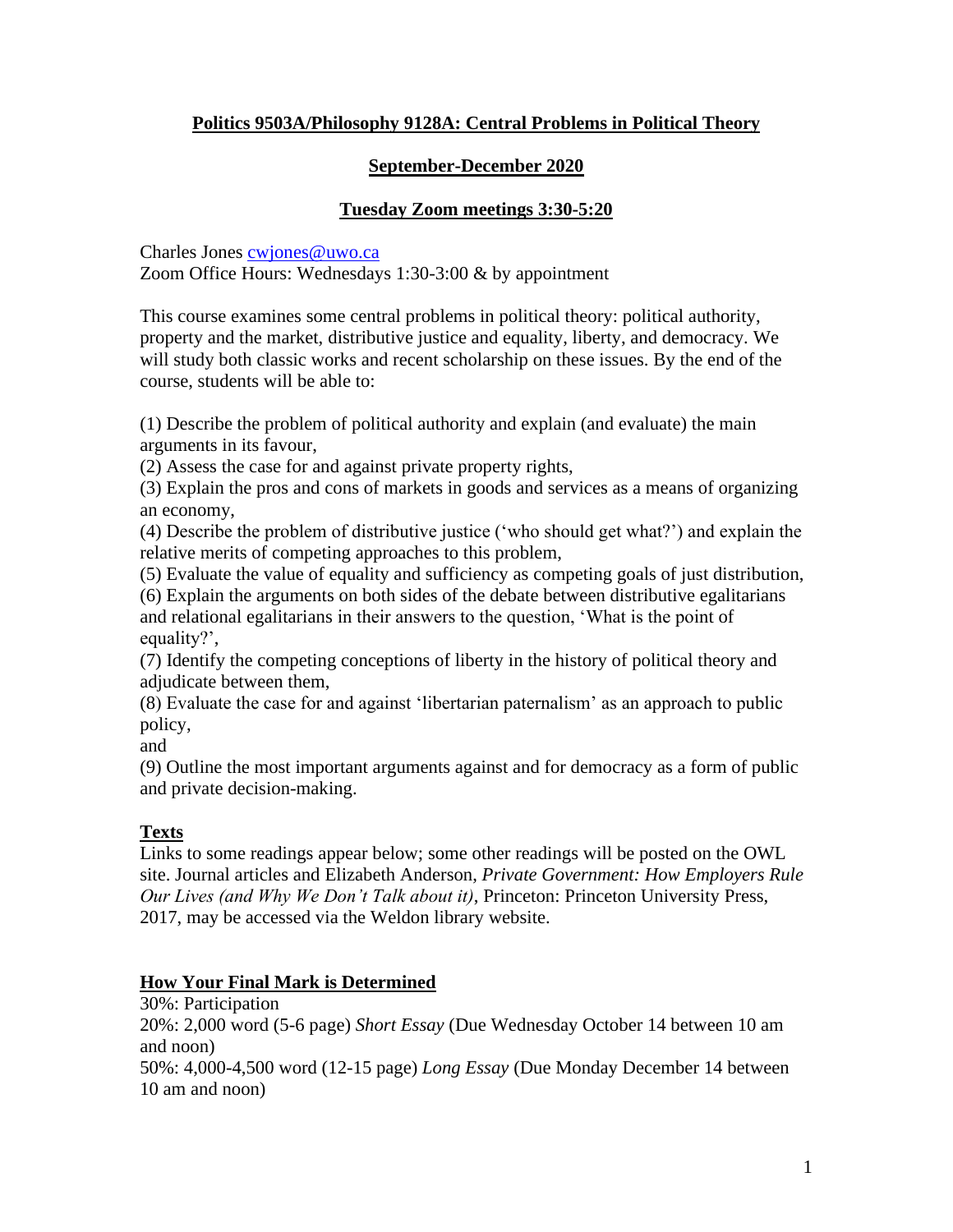# **Participation: 30%**

To be eligible for this portion of the final grade, students must attend all classes except when there are medical or compassionate reasons, and, **by 4 pm on the Monday before each class, submit a response to the readings (maximum one page in length)**. [\*Note: you may miss one weeks' written response without penalty; each further missed response will result in a two-mark deduction from the participation grade.] This maximum one page, single-spaced response should perform two tasks: (1) succinctly state what you take to be the main point and argument of each reading, and then (2) state what issue or issues the readings pose for discussion. The responses will be assessed on a pass/fail basis.

Students who meet this requirement will receive a mark that reflects their **contributions to seminar discussion** – average contributions will receive marks that translate into the B range, excellent contributions will receive marks that translate into the A or A+ range. I expect that all students will contribute to every class, or at least will not fail to contribute to two classes in a row.

# *Short Essay***: 2,000 words (5-6 pages) 20% (Due Wednesday October 14)**

Critically discuss the best arguments for and against the duty to obey the law.

The *Short Essay* (due Wednesday October 14, to be submitted electronically between 10 am and noon) is based on our course readings on the topic of political authority. It should be 2,000 words (roughly 5-6 pages, double-spaced). Late essays are subject to a penalty of 2% per day.

# *Long Essay***: 4,000-4,500 words (12-15 pages) 50% (Due Monday December 14)** Write an essay on **one** of the following topics:

- 1. Defend a considered position on the question of property rights.
- 2. Critically discuss the arguments for and against markets.
- 3. Outline and evaluate Rawls's case for his favoured principles of distributive justice.
- 4. Explain what kinds of equality matter and why.
- 5. Critically discuss the following claim: 'Liberty is the most important political value'.
- 6. What is democracy and what can be said for and against it?

The *Long Essay*, due Monday December 14, to be submitted electronically between 10 am and noon, is worth 50% of your course grade. The essay should draw on our required readings plus additional readings as appropriate. The essay should be 4,000-4,500 words (roughly 12-15 pages, double-spaced). Late essays are subject to a penalty of 2% per day.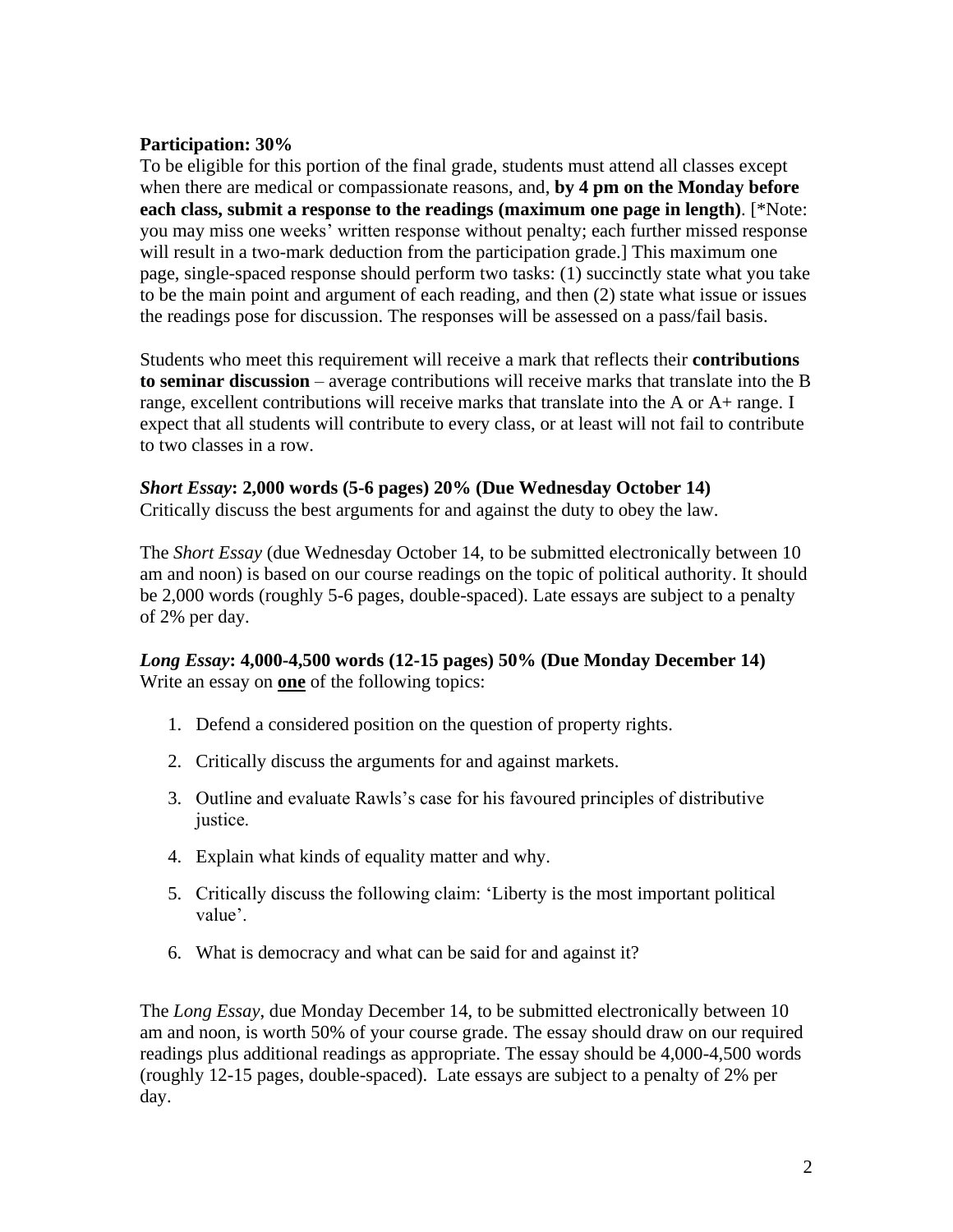## **Weekly Zoom Meetings**

At each meeting, I will begin by offering some background to a few of the issues covered in the day's assigned readings. This will *not* be a lecture on the readings themselves. Students will be expected to do this reading *before* the meeting. After my background comments, we will have an open discussion of the readings, focusing on their content, plausibility, and implications. Students are encouraged to contribute their own questions and comments.

**September 15**: Introduction: Overview of the course

### **September 22: Political Authority I**

Thomas Hobbes, *Leviathan*, 1651, Chapter 13, 'Of the natural condition of mankind as concerning their felicity and misery', <http://www2.econ.iastate.edu/classes/econ362/hallam/Readings/LeviathanXiiiXv.pdf>

Plato, *Crito*,<https://www.pitt.edu/~mthompso/readings/crito.pdf>

Stanley Milgram, 'The Perils of Obedience', *Harper's Magazine*, December 1973, 62-77, [https://archive.harpers.org/1973/12/pdf/HarpersMagazine-1973-12-](https://archive.harpers.org/1973/12/pdf/HarpersMagazine-1973-12-0021874.pdf?AWSAccessKeyId=AKIAJUM7PFZHQ4PMJ4LA&Expires=1596052503&Signature=Ok3kIDNNVhKAxg7eB%2F3OJkerilw%3D) [0021874.pdf?AWSAccessKeyId=AKIAJUM7PFZHQ4PMJ4LA&Expires=1596052503](https://archive.harpers.org/1973/12/pdf/HarpersMagazine-1973-12-0021874.pdf?AWSAccessKeyId=AKIAJUM7PFZHQ4PMJ4LA&Expires=1596052503&Signature=Ok3kIDNNVhKAxg7eB%2F3OJkerilw%3D) [&Signature=Ok3kIDNNVhKAxg7eB%2F3OJkerilw%3D](https://archive.harpers.org/1973/12/pdf/HarpersMagazine-1973-12-0021874.pdf?AWSAccessKeyId=AKIAJUM7PFZHQ4PMJ4LA&Expires=1596052503&Signature=Ok3kIDNNVhKAxg7eB%2F3OJkerilw%3D)

Rutger Bregman, *Humankind*, New York: Little, Brown, 2020, Chapter 8: 'Stanley Milgram and the Shock Machine', 159-178.

A. John Simmons, 'Political Obligation and Authority', in Robert L. Simon (ed.), *The Blackwell Guide to Social and Political Philosophy*, Oxford: Blackwell, 2002, 17-37.

Charles Mills, *The Racial Contract*, Ithaca: Cornell University Press, 2014, Introduction, Overview, and Notes, 1-40.

### **September 29: Political Authority II**

John Rawls, 'Legal Obligation and the Duty of Fair Play', in John Rawls, *Collected Papers*, Cambridge: Harvard University Press, 1999, 117-129.

Robert Nozick, *Anarchy, State, and Utopia*, Oxford: Blackwell, 1974, 90-95.

Martin Luther King, 'Letter from a Birmingham Jail', April 1963.

John Rawls, 'The Justification of Civil Disobedience', in John Rawls, *Collected Papers*, Cambridge: Harvard University Press, 1999, 176-189.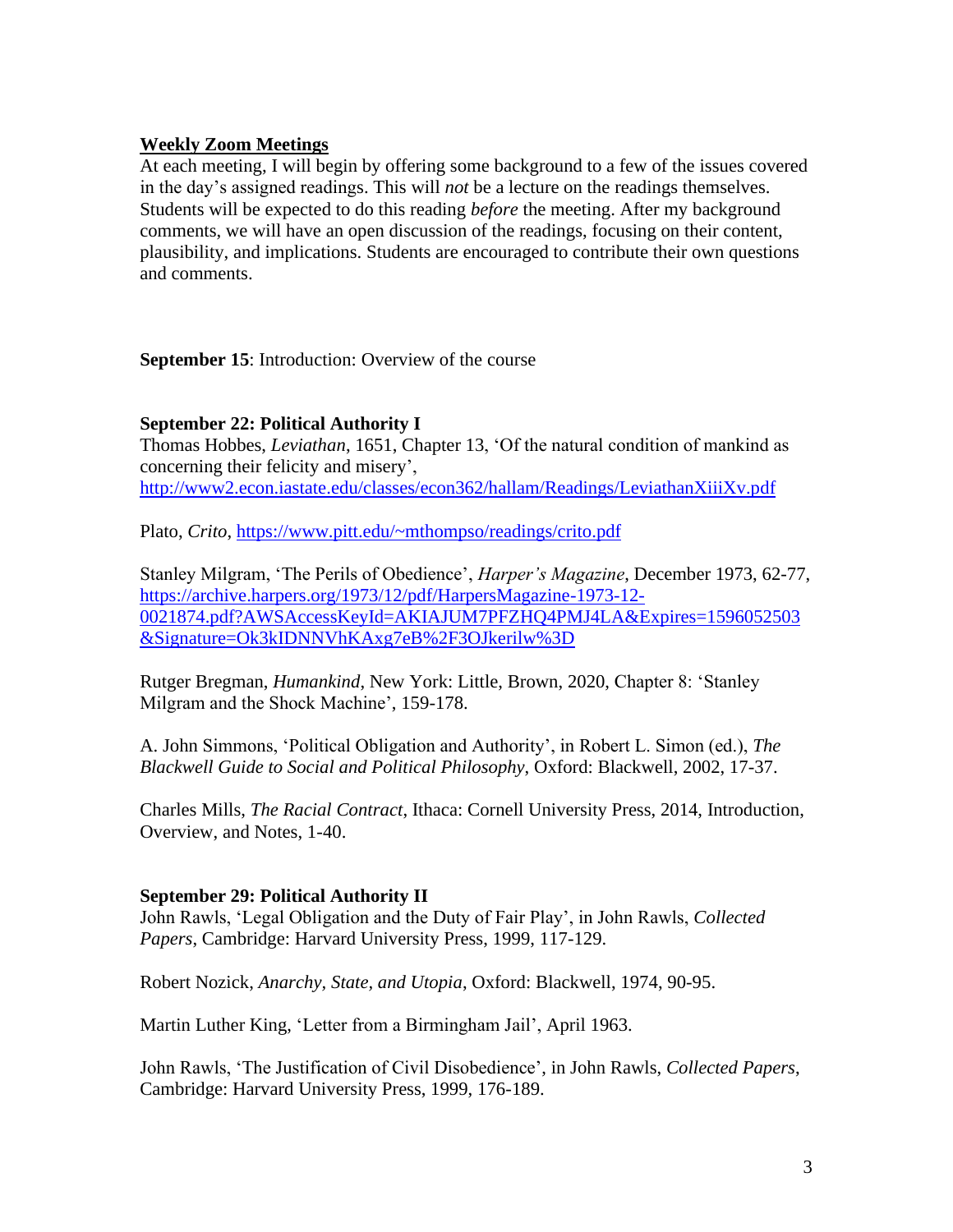### **October 6: Property**

John Locke, *Second Treatise of Government*, 1689, Chapter 5, [https://www.gutenberg.org/files/7370/7370-h/7370-h.htm#CHAPTER\\_V](https://www.gutenberg.org/files/7370/7370-h/7370-h.htm#CHAPTER_V)

Karl Marx, *Capital*, Volume 1, excerpt on 'primitive accumulation', 1867.

David Schmidtz, 'The Institution of Property', 1994.

### **October 13: The Market**

Adam Smith, 'Of the Division of Labour', from *An Inquiry into the Nature and Causes of the Wealth of Nations*, 1776, Book I, Chapter I-III, excerpt.

Adam Smith, 'Of the Expences of the Sovereign or Commonwealth', from *An Inquiry into the Nature and Causes of the Wealth of Nations*, 1776, Book V, Chapter I, Parts I, II, and III (Articles 1 and 2), and Conclusion, excerpt.

Friedrich Hayek, 'The Use of Knowledge in Society', *American Economic Review* 35 (4), 1945, 519-530.

Karl Marx, *Capital*, Volume 1, 1867, excerpt on appearance and reality.

Wolff, Jonathan, *Ethics and Public Policy*, second edition, 2020, Chapter 9: 'The free market', 176-193.

#### **October 20: Distributive Justice I**

Friedrich Hayek, 'The Atavism of Social Justice', 1976.

David Hume, 'Justice as Convention', excerpt from *Treatise of Human Nature*, 1739.

John Rawls, *A Theory of Justice*, 1971, sections 3, 4, 5, 6, 11, 24, 26.

#### **October 27: Distributive Justice II**

G. A. Cohen, *If You're an Egalitarian, How Come You're So Rich?*, Chapters 8-10 (on Rawls).

Robert Nozick, *Anarchy, State, and Utopia*, 1974, chapter 7.

G. A. Cohen, 'Robert Nozick and Wilt Chamberlain: How Patterns Preserve Liberty', 1977.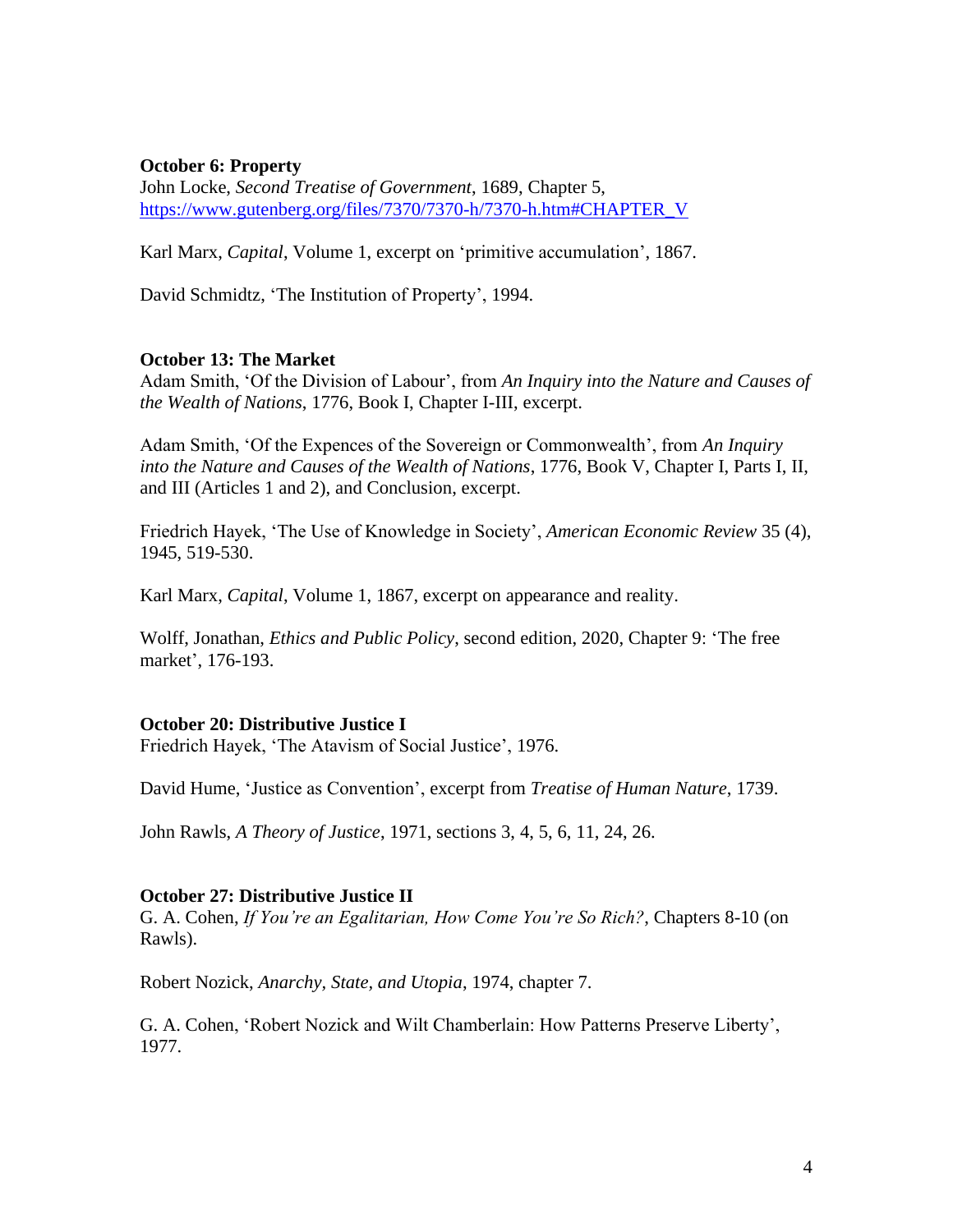### **November 3: Reading Week: No Class Today**

#### **November 10: Equality**

Mary Wollstonecraft, *A Vindication of the Rights of Woman* (1792), Introduction and Chapter 2: The prevailing opinion of a sexual character discussed, <https://oll.libertyfund.org/titles/wollstonecraft-a-vindication-of-the-rights-of-woman>

Harry Frankfurt, 'Equality as a Moral Ideal', *Ethics* 98 (1), 1987, 21-43.

Elizabeth Anderson, 'What is the Point of Equality?', *Ethics* 109, 1999, 287-337.

Jonathan Wolff, 'Equality', in George Klosko (ed.), *The Oxford Handbook of the History of Political Philosophy*, Oxford: Oxford University Press, 2011, 611-623.

#### **November 17: Liberty I**

John Stuart Mill, *On Liberty*, 1859, excerpt.

Isaiah Berlin, 'Two Concepts of Liberty', 1958.

Gerald C. MacCallum, Jr., 'Negative and Positive Freedom', *The Philosophical Review* Volume 76, Number 3, July 1967, pp. 312-334.

#### **November 24: Liberty II**

Philip Pettit, 'Republican Political Theory', 1997.

Richard Thaler and Cass Sunstein, 'Libertarian Paternalism Is Not an Oxymoron', 2003.

Sarah Conly, *Against Autonomy: Justifying Coercive Paternalism*, Cambridge: Cambridge University Press, 2012, Introduction and Chapter1, 1-46.

#### **December 1: Democracy I**

Plato, *Republic*, excerpt.

Thomas Christiano, 'Democracy', in Catriona McKinnon et al. (eds.), *Issues in Political Theory*, Oxford: Oxford University Press, fourth edition, 2019, 70-90.

Amy Gutmann and Dennis Thompson, 'Moral Disagreement in a Democracy', 1995.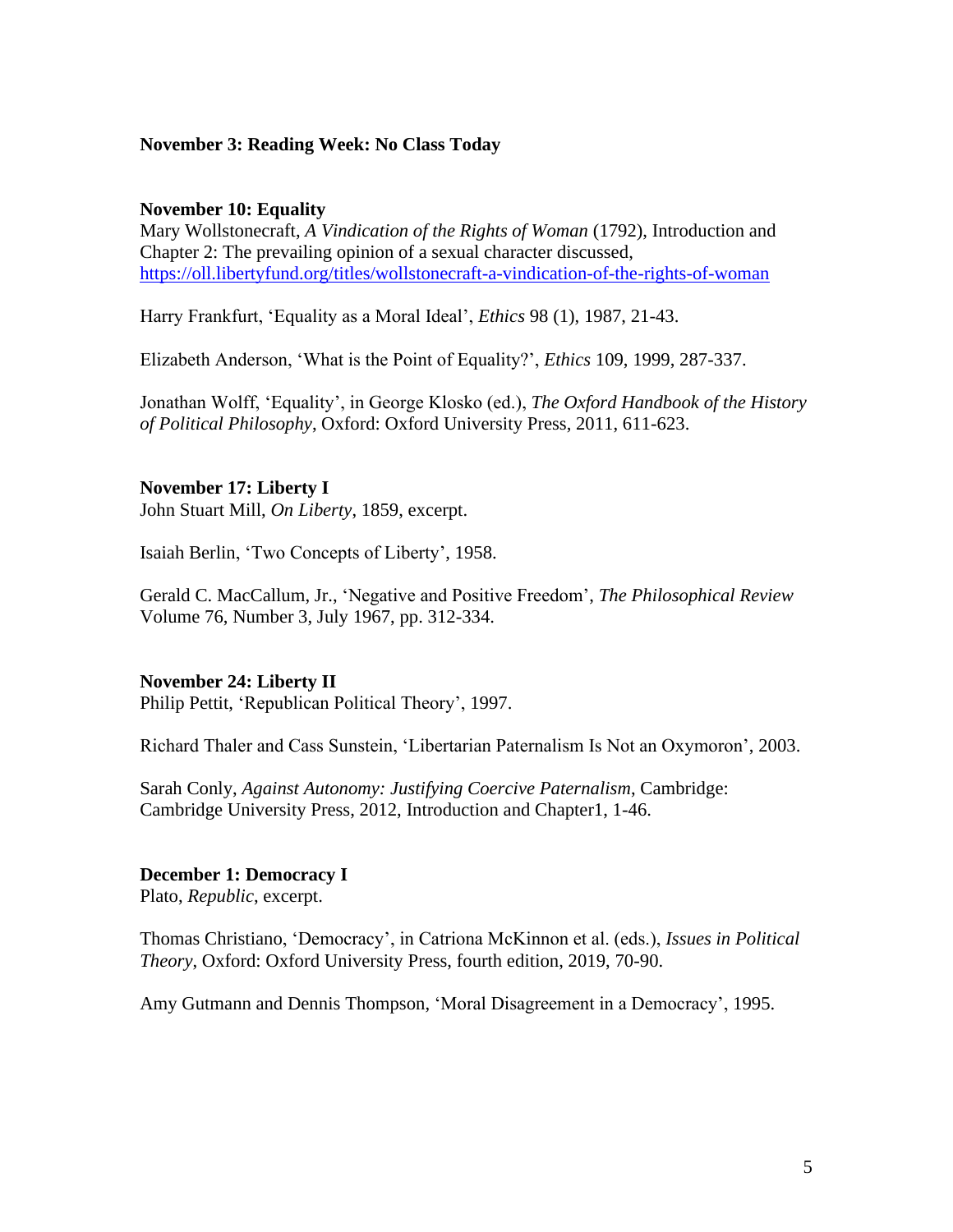## **December 8: Democracy II**

Elizabeth Anderson, *Private Government: How Employers Rule Our Lives (and Why We Don't Talk about it)*, Princeton: Princeton University Press, 2017, available at Weldon library website.

**Monday December 14:** *Long Essay* **to be submitted electronically between 10 am and noon.**

## **Further Reading by Topic**

### **Political Authority**

Dagger, Richard, and David Lefkowitz, 'Political Obligation', *Stanford Encyclopedia of Philosophy*, 2014.

Hardin, Russell, 'Rationally Justifying Political Coercion', *Journal of Philosophical Research* 15, 1989, 79-92.

Horton, John, *Political Obligation*, second edition, 2010.

Huemer, Michael, *The Problem of Political Authority*.

Klosko, George, *Political Obligations*, Oxford: Oxford University Press, 2005. Simmons, A. John, *Moral Principles and Political Obligations*, Princeton, 1979. Simmons, A. John, *Political Philosophy*, OUP, 2008, Chapter 3: Obligations. Thoreau, Henry David, 'An Essay on Civil Disobedience'.

## **Property**

Becker, Lawrence C., *Property Rights*, London: Routledge and Kegan Paul, 1977. Gaus, Gerald, 'Property', in David Estlund (ed.), *The Oxford Handbook of Political Philosophy*, Oxford: Oxford University Press, 2012.

Waldron, Jeremy, *The Right to Private Property*, Oxford: Clarendon Press, 1988. Waldron, Jeremy, 'Property and Ownership', *Stanford Encyclopedia of Philosophy*, 2004.

# **The Market**

Anomaly, Jonathan, in Jonathan Anomaly et al. (eds.), *Philosophy, Politics, and Economics*. Buchanan, A. E., 1985, *Ethics, Efficiency, and the Market*, Towota, NJ: Rowman & Allanheld. Heath, Joseph, *Filthy Lucre*. Herzog, Lisa, 'Markets', *Stanford Encyclopedia of Philosophy*, 2017.

Seabright, Paul, *The Company of Strangers: A Natural History of Economic Life*, Princeton: Princeton University Press, second edition, 2010.

### **Distributive Justice**

Arneson, Richard, 'Justice After Rawls', in John Dryzek et al. (eds.), *The Oxford Handbook of Political Theory*, Oxford: Oxford University Press, 2006, 45-64. Cohen, G.A., 'Why Not Socialism?', in Zwolinski (ed.) Fleurbaey, Marc, 'Economics and Economic Justice', *Stanford Encyclopedia of Philosophy*, 2016.